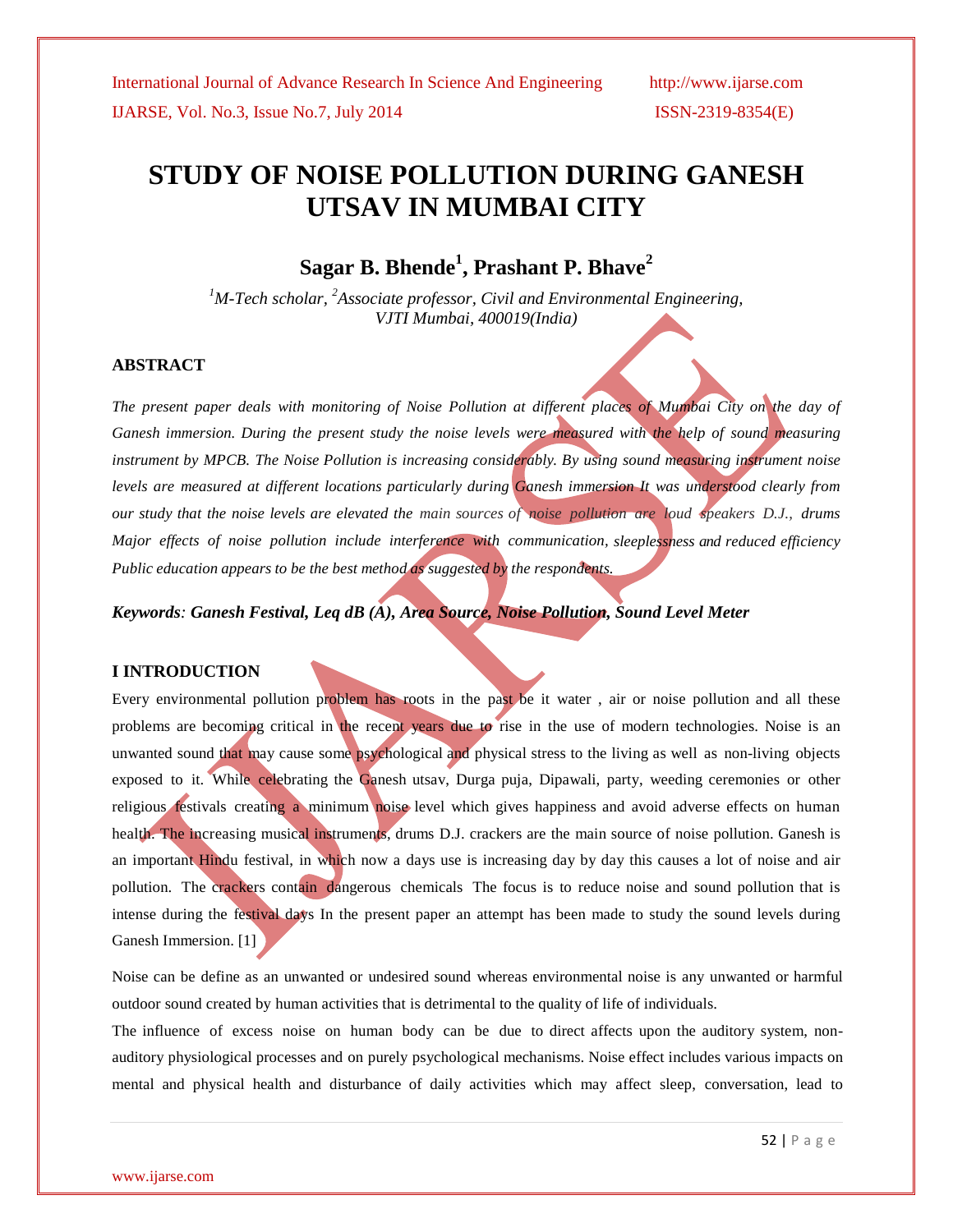perception of annoyance, cause hearing loss, instigate cardiovascular problems as well as affect human judgment and performance. [1]

The permissible limits of noise levels for different urban areas prescribed by the Noise Pollution (Regulation and control) Rules, 2000 are given in the table Permissible limits of Noise levels.

| Area Code | Category of Area |          | Limits in $dB(A)$ Leq |  |
|-----------|------------------|----------|-----------------------|--|
|           |                  | Day time | Night time            |  |
|           | Industrial area  |          |                       |  |
|           | Commercial area  |          |                       |  |
|           | Residential Area |          |                       |  |
|           | Silence Zone     |          |                       |  |

**Note:**

- [1] Day time is reckoned from 6 A.M. To 10 P.M.
- [2] Night time is reckoned in from 10 P.M. and 6 A.M.
- [3] Silence zone is referred as areas within 100 meters around premises such as hospitals, educational institutions and courts. The Silence zones are to be declared by the Competent Authority.
- [4] Use of vehicular horns, loudspeakers and bursting of crackers shall be banned in these zones. [1]

### **II METHODOLOGY OF THE SURVEY**

The noise pollution monitoring was carried out only for 5 days. Noise level measurement was done from 18:00 hrs up to 24:00 hrs. The noise measurements were made at the fast response mode keeping in view the quickly changing nature of noise levels. All the measurements were done using recalibrated Sound Level Meters(Type II). The monitoring was carried out at a distance from Ganesh Pandals, closer to the residential buildings. The main purpose of this exercise was to determine how the environment is disturbed and what effect it has on a normal human being residing in that area or closer to the area. Total 25 locations were covered under Mumbai city for present study. The noise levels were monitored with the help of sound meter. The standards of noise level were compared with that of the standard prescribed in Environmental Protection Rules, 1986 and standards of CPCB.

Generally 'Sound Level Meter' is an instrument used for measurement of sound (noise). This instrument measures the sound in approximately same way as human ear perceives it, i.e. in terms of pressure difference. Some sound level meters measures the noise as linear sound pressure level (SPL), while some directly as noise equivalent level (Leq). The instrument used for this survey directly measured the sound in terms of Leq.

#### **2.1 Noise Level Measurement**

In most cases, the sound and noise we hear are not steady. Apart from variation in tones, the magnitude or the sound pressure level of a sound or noise changes with time. The equivalent continuous noise level (Leq) is the sound pressure level of a steady sound that has, over a given period, the same energy as fluctuating sound in question. It was calculated using following equation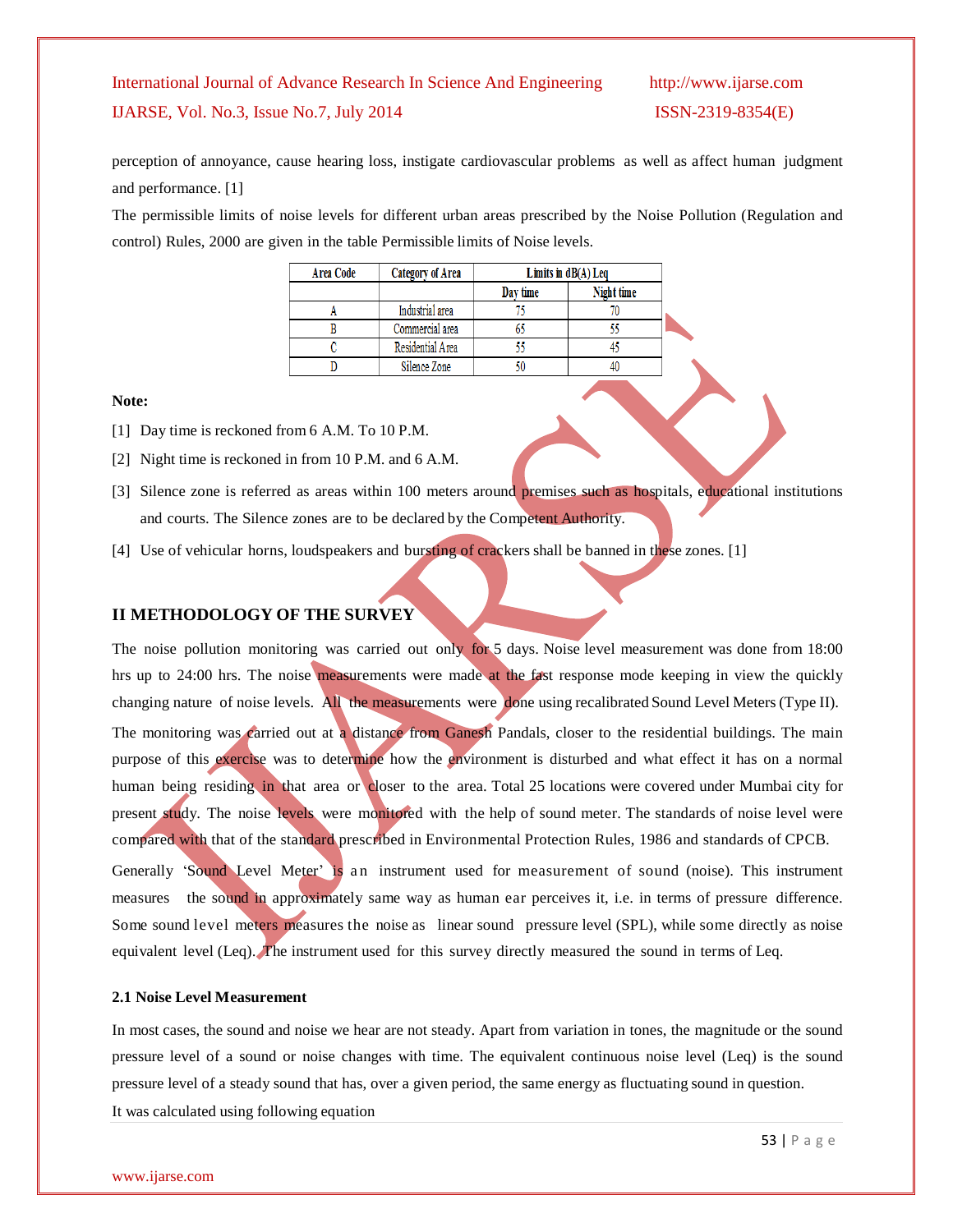$$
L_{eq, T} = 10 \log \left( 1 / n \sum_{i=1}^{n} 10^{-\frac{L_i}{10}} \right)
$$

Where,  $L_i$  = levels observed at n equally spaced times during interval T.

In the present study, hourly and day wise Leq has been calculated to compare the results obtained from various locations. [4] The data of various noise levels used for analysis is obtained from the Maharashtra Pollution Control Board (MPCB).



**Fig 1: Line chart showing the Leq values at different locations (Central - Eastern suburban and western suburban) (Day 1)**



**Fig 2: Line chart showing the Leq values at different locations (Central – Eastern suburban and western suburban) (Day 2**)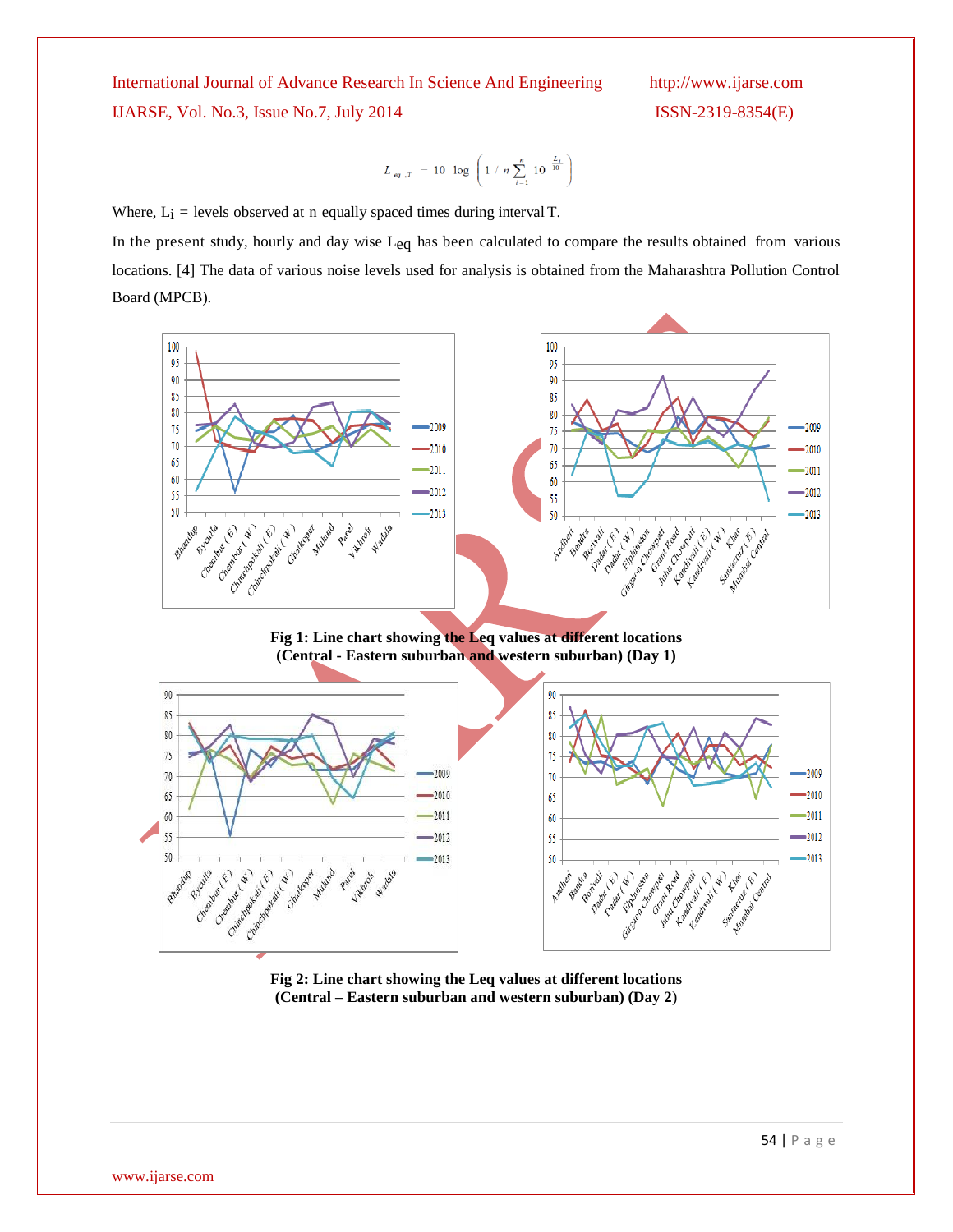

**Fig 3: Line chart showing the Leq values at different locations (Central - Eastern suburban and western suburban) (Day 5)**

#### **III RESULTS AND DISCUSSION**

It was observed that the level of Noise Pollution during Ganesh immersion is much higher when compared with the standard limits. The sound levels recorded at different locations in Mumbai City which are shown in the location 1 to 11 (central and eastern suburban) and  $\hat{1}$  to 14 (western suburban). At all the locations the observed sound levels were above the permissible limit in2012 but seen to decrease in 2013 during the Ganesh Festival.

When compared with the noise levels observed during the Ganesh festivals of earlier years, we did not see significant change or reductions of noise at Mumbai. This indicates lack of support of people in making Ganesh festival free from noise pollution or at least less noisy in successive years owing to increasing mass awareness. Noise pollution is emerging as an environmental problem in Mumbai and also other parts of India. This can cause negative impact on public health and welfare. Considering the above aspects, we can conclude that noise dominates the spectrum of environmental noise. The noisy area especially above 70dB (A) should take precautionary measures in order to avoid noise induced health effects.



|              | With reference to year 2013 (Day 1st) |         |         |         |         | 30        |         |
|--------------|---------------------------------------|---------|---------|---------|---------|-----------|---------|
| Sr.No        | Location                              | 2009    | 2010    | 2011    | 2012    |           |         |
|              | Bhandup                               | $-18$   | $-41.9$ | $-14.8$ | $-19.9$ | 20        |         |
| $\mathbf{2}$ | Byculla                               | $-8.4$  | $-2.9$  | $-7.2$  | $-8$    | 10        |         |
| 3.           | Chembur (E)                           | 22.7    | 9.3     | 6.3     | $-3.7$  | o         | $-2009$ |
| 4            | Chembur(W)                            | 0.8     | 6.5     | 3       | 4       | 1011<br>۹ | $-2010$ |
| 5.           | Chinchpokali (E)                      | $-1.6$  | $-5.4$  | -5      | 3.2     | $-10$     | $-2011$ |
| 6            | Chinchpokali (W)                      | $-11.3$ | $-10.2$ | $-4.4$  | $-3$    | $-20$     | $-2012$ |
|              | Ghatkoper                             | 0.3     | $-9.1$  | $-5.1$  | $-13.2$ |           |         |
| 8            | Mulund                                | $-7.1$  | $-7.4$  | $-12.1$ | $-19.3$ | $-30$     |         |
| -9           | Parel                                 | 6.4     | 4.2     | 10.3    | 10.6    | $-40$     |         |
| 10           | Vikhroli                              | 3.9     | 3.9     | 5.6     | 0.2     |           |         |
| 11           | Wadala                                | $-2.3$  | $-0.6$  | 4.4     | $-2.2$  | $-50$     |         |

55 | P a g e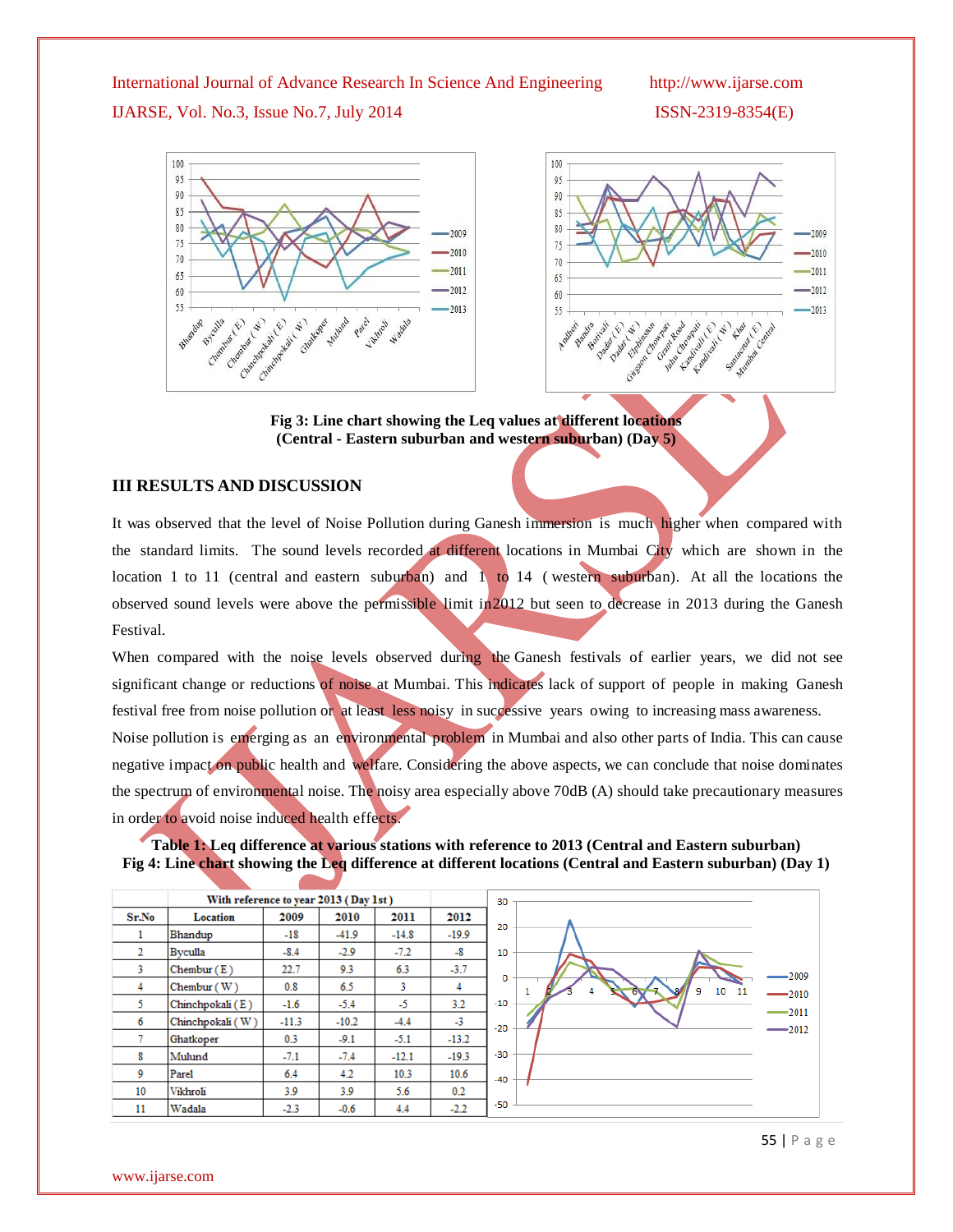|                | With reference to year 2013 (Day 1st) |         |         |         |         |  |  |  |
|----------------|---------------------------------------|---------|---------|---------|---------|--|--|--|
| Sr. No.        | Location                              | 2009    | 2010    | 2011    | 2012    |  |  |  |
| 1              | Andhen                                | $-16$   | $-15.4$ | $-13.3$ | $-21$   |  |  |  |
| $\overline{2}$ | Bandra                                | $-1.1$  | $-9.7$  | $-1.1$  | 0.1     |  |  |  |
| 3.             | Borivali                              | $-0.6$  | $-1.7$  | 1.3     | 2.4     |  |  |  |
| 4              | Dadar(E)                              | $-18.4$ | $-21.3$ | $-11.3$ | $-25.3$ |  |  |  |
| 5              | Dadar(W)                              | $-15.5$ | $-11.3$ | $-11.6$ | $-24.5$ |  |  |  |
| 6              | Elphinston                            | $-8$    | $-10.8$ | $-14.4$ | $-21.3$ |  |  |  |
| 7.             | Girgaon Chowpati                      | 1.4     | $-7.6$  | $-2$    | $-18.7$ |  |  |  |
| 8              | Grant Road                            | $-8.2$  | $-13.8$ | -5      | $-5.3$  |  |  |  |
| 9              | Juhu Chowpati                         | $-3.3$  | $-0.7$  | 0.3     | $-14.1$ |  |  |  |
| 10             | Kandivali (E)                         | $-7.1$  | $-6.9$  | $-1.1$  | $-4.8$  |  |  |  |
| 11             | Kandivali (W)                         | -9      | $-9.6$  | $-0.7$  | $-4.4$  |  |  |  |
| $12 \,$        | Khar                                  | 0.4     | $-5.9$  | 7.1     | $-7.5$  |  |  |  |
| 13             | Santacruz (E)                         | $-0.5$  | $-4.1$  | $-3.5$  | $-17.5$ |  |  |  |
| 14             | Mumbai Central                        | $-16.2$ | $-23.6$ | $-24.5$ | $-38.3$ |  |  |  |





**Table 3: Leq difference at various stations with reference to 2013 (Central and Eastern suburban) Fig 6: Line chart showing the Leq difference at different locations (Central and Eastern suburban) (Day 2)**

|                |                  |        | With reference to 2013 (2nd day) |         |         | 25      |         |
|----------------|------------------|--------|----------------------------------|---------|---------|---------|---------|
| Sr.No          | <b>Location</b>  | 2009   | 2010                             | 2011    | 2012    |         |         |
|                | Bhandup          | 6.3    | $-0.9$                           | 20      | 7.4     | 20      |         |
| $\overline{2}$ | Byculla          | $-2.8$ | $-0.7$                           | $-3.4$  | $-4$    | 15      |         |
| 3              | Chembur(E)       | 24.6   | 2.5                              | 5.9     | $-2.6$  |         |         |
| 4              | Chembur $(W)$    | 2.6    | 10.5                             | 9.2     | 10.3    | 10      |         |
| 5              | Chinchpokali (E) | 6.7    | 1.8                              | 3.4     | 5       | 5       |         |
| 6              | Chinchpokali (W) | $-0.7$ | 4.5                              | 6       | 2.1     | $\circ$ |         |
| 7              | Ghatkoper        | 8.6    | 4.5                              | 6.9     | $-5.2$  |         | 1.<br>Δ |
| 8              | Mulund           | $-2$   | $-2.2$                           | 6.3     | $-13.4$ | -5      |         |
| 9              | Parel            | $-7.2$ | $-8.8$                           | $-10.7$ | $-5.3$  | $-10$   |         |
| 10             | Vikhroli         | 0.6    | $-0.4$                           | 3.7     | $-1.9$  |         |         |
| 11             | Wadala           | 1.1    | 8.2                              | 9.3     | 2.6     | $-15$   |         |



**Table 4: Leq difference at various stations with reference to 2013 (Western suburban) Fig 9: Line chart showing the Leq difference at different locations (Western suburban)**

|                |                  |         | With reference to 2013 (2nd day) |         |         |       |               |         |
|----------------|------------------|---------|----------------------------------|---------|---------|-------|---------------|---------|
| Sr. No.        | Location         | 2009    | 2010                             | 2011    | 2012    | 22    |               |         |
| 1              | Andhen           | 5.9     | 8.3                              | 3.7     | $-4.9$  |       |               |         |
| $\overline{2}$ | Bandra           | 11.7    | $-1.2$                           | 14.1    | 9.7     | 17    |               |         |
| 3              | Borivali         | 4.5     | 3.1                              | $-6.7$  | 7.5     |       |               |         |
| $\overline{4}$ | Dadar(E)         | 0.8     | $-1.9$                           | 4.6     | $-7.4$  | 12    |               |         |
| 5.             | Dadar(W)         | $-1.2$  | 0.8                              | 2.6     | $-8.1$  |       |               | -2009   |
| 6              | Elphinston       | 13.5    | 12.6                             | 10      | $-0.2$  |       |               | $-2010$ |
| 7              | Girgaon Chowpati | 7.8     | 7.3                              | 20.3    | 8.3     | 2     |               | $-2011$ |
| 8              | Grant Road       | 3       | $-5.8$                           | $-0.6$  | 0.2     |       |               | $-2012$ |
| 9              | Juhu Chowpati    | $-2$    | $-4.2$                           | $-5.3$  | $-14.1$ | -3    | $2 - 13 - 14$ |         |
| 10             | Kandivali (E)    | $-11.3$ | $-9.3$                           | $-6.5$  | $-3.6$  | $-8$  |               |         |
| 11             | Kandivali (W)    | $-2$    | $-8.6$                           | $-2$    | $-11.9$ |       |               |         |
| 12             | Khar             | 0.1     | $-2.8$                           | $-7.3$  | $-7$    | $-13$ |               |         |
| 13             | Santacruz (E)    | 2.3     | $-1.9$                           | 8.5     | $-11$   |       |               |         |
| 14             | Mumbai Central   | $-10.5$ | $-4.7$                           | $-10.2$ | $-15.1$ | $-18$ |               |         |